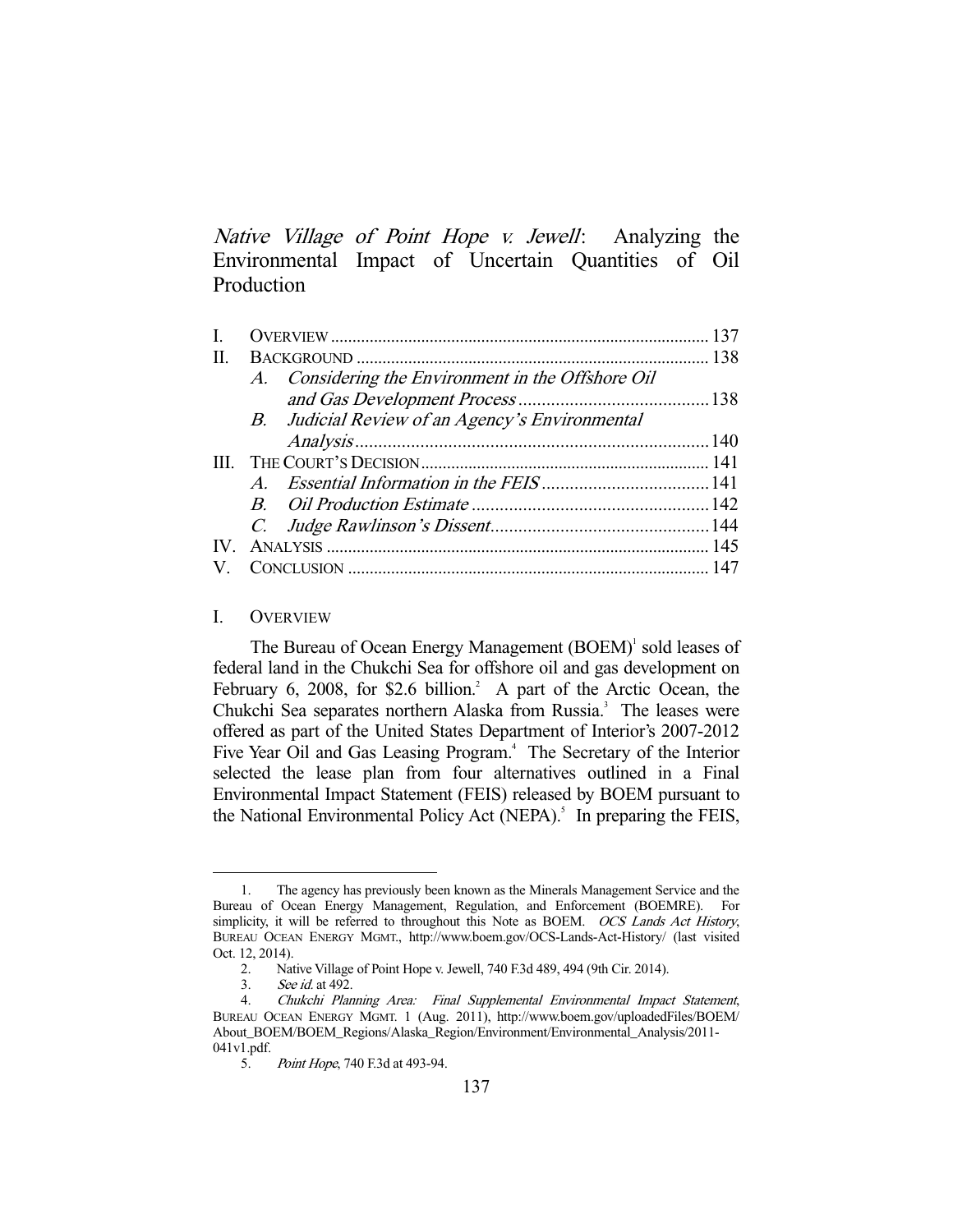BOEM relied on an estimate of oil production from the first oil field in the lease area, which it projected to be one billion barrels.<sup>6</sup>

 Plaintiffs, a coalition of environmental advocacy organizations and local Alaskan communities, challenged the 2008 lease sale, "alleging seven deficiencies in the FEIS."<sup>7</sup> The United States District Court for the District of Alaska remanded the case to BOEM on July 21, 2010, instructing the agency to address three flaws in its analysis.<sup>8</sup> The district court concluded, however, that the FEIS's reliance on the one-billionbarrel estimate was proper under NEPA.<sup>9</sup>

 In response to the remand order, BOEM issued a supplemental environmental impact statement (SEIS) addressing the district court's concerns, and the agency's motion for summary judgment was granted.<sup>10</sup> Plaintiffs appealed to the United States Court of Appeals for the Ninth Circuit, arguing that BOEM abused its discretion in formulating the FEIS and SEIS by failing to include "essential" information required by 40 C.F.R. § 1502.22 and relying on "an unrealistically low estimate of the economically recoverable oil."<sup>11</sup> The Ninth Circuit *held* that BOEM did not improperly exclude essential information from the environmental impact statements but that its estimate of one billion barrels of recoverable oil was arbitrary and capricious. Native Village of Point Hope v. Jewell, 740 F.3d. 489, 489-90 (9th Cir. 2014).

### II. BACKGROUND

# A. Considering the Environment in the Offshore Oil and Gas Development Process

 In the Outer Continental Shelf Lands Act (OCSLA), the United States Congress declared the Outer Continental Shelf (OCS) a "vital national resource reserve" that should be developed to maintain "competition and other national needs."12 Originally enacted in 1953, OCSLA authorized federal leases of land at least three miles offshore for

 <sup>6.</sup> Alaska OCS Region, Minerals Mgmt. Serv., Chukchi Planning Area: Final Supplemental Environmental Impact Statement, BUREAU OCEAN ENERGY MGMT. ES-2 (May 2007), http://www.boem.gov/uploadedFiles/BOEM/About\_BOEM/BOEM\_Regions/Alaska\_ Region/Leasing\_and\_Plans/Leasing/Lease\_Sales/Sale\_193/LS-193-FEIS-Vol-I.pdf.

 <sup>7.</sup> Point Hope, 740 F.3d at 489, 494.

 <sup>8.</sup> Chukchi Planning Area: Final Supplemental Environmental Impact Statement, supra note 4, at 2.

 <sup>9.</sup> Point Hope, 740 F.3d at 494.

<sup>10.</sup> *Id.* at 495.

<sup>11.</sup> *Id.* at 495-96.

 <sup>12. 43</sup> U.S.C. § 1332(3) (2012).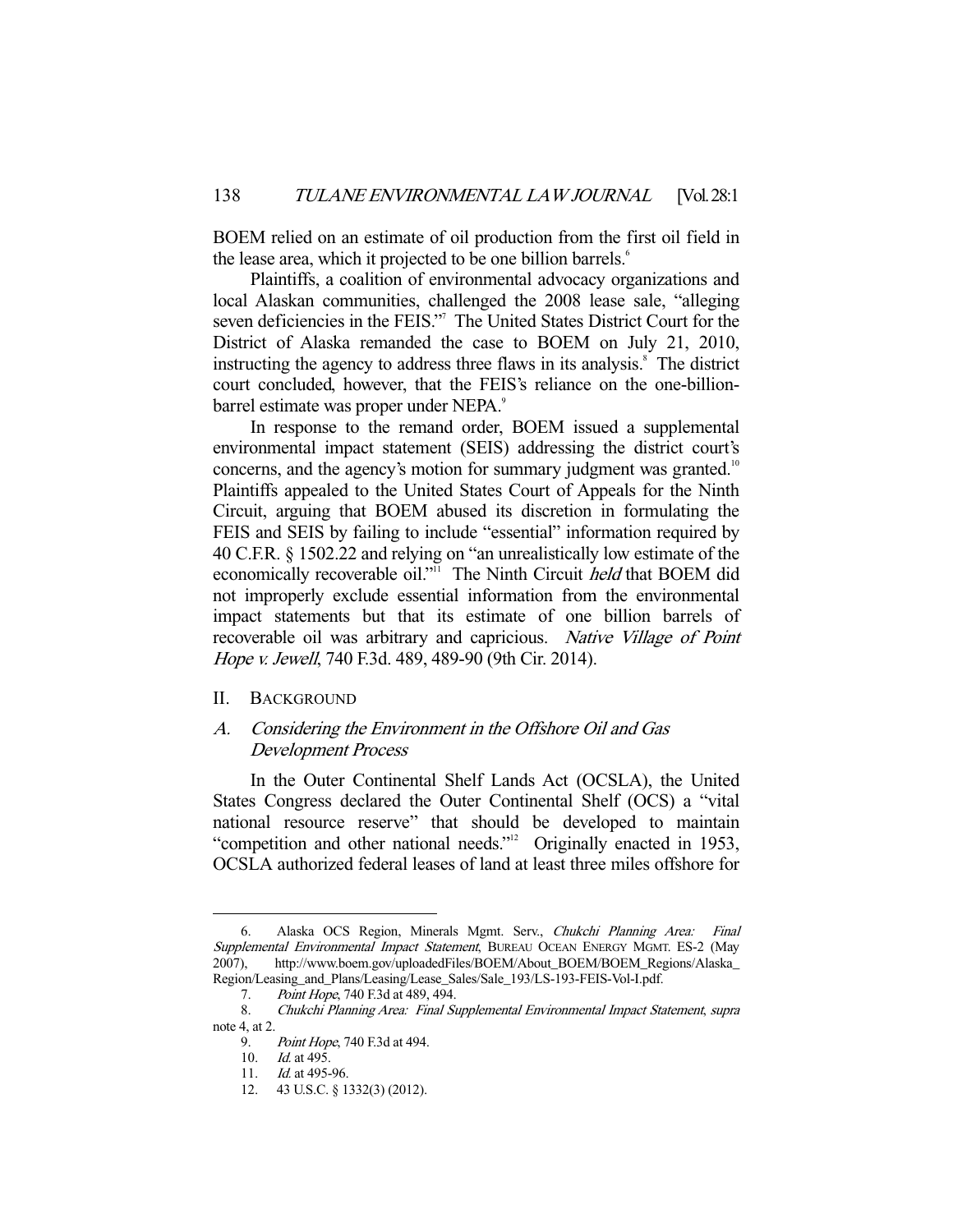energy exploration.<sup>13</sup> In the decades since, multiple OCSLA amendments have been enacted and several other environmental laws have taken effect.<sup>14</sup> Many of these laws, including NEPA, impact the development of offshore energy resources.<sup>15</sup> Today, offshore developments governed by OCSLA comprise 24% of oil production and 7% of natural gas production in the United States.<sup>16</sup>

 Under OCSLA, developing offshore energy resources entails four distinct stages: "(1) preparation of a leasing program, (2) lease sales ..., (3) exploration by the lessees, and (4) development and production."<sup>17</sup> "An agency is required to comply with NEPA at various stages" of the process.<sup>18</sup> To conduct stage two lease sales, BOEM must conduct a NEPA analysis.<sup>19</sup> After securing leases, however, lessees must still submit and obtain approval for specific oil or gas exploration and production plans.20 Before approving those plans and allowing lessees to move into the final stages of development, BOEM must conduct a separate site-specific NEPA analysis.<sup>21</sup>

 A NEPA analysis requires federal agencies to consider the environmental consequences of their actions along with alternatives that may have a lesser impact.<sup>22</sup> Depending on the significance of those consequences, the agency may be required to detail its analysis in an environmental impact statement (EIS).<sup>23</sup> "Once an agency has an obligation to prepare an EIS, the scope of its analysis of environmental consequences in that EIS must be appropriate to the action in question."<sup>24</sup> "When an agency is evaluating reasonably foreseeable significant adverse effects on the human environment in an [EIS] and there is incomplete or unavailable information, the agency shall always make clear that such information is lacking."<sup>25</sup> Information "essential to a

 <sup>13.</sup> OCS Lands Act History, BUREAU OCEAN ENERGY MGMT., http://www.boem.gov/ OCS-Lands-Act-History/ (last visited Oct. 12, 2014).

 <sup>14.</sup> Id.

 <sup>15.</sup> See id.

 <sup>16.</sup> Id.

 <sup>17.</sup> Sec'y of the Interior v. California, 464 U.S. 312, 313 (1984).

 <sup>18.</sup> Native Village of Point Hope v. Jewell, 740 F.3d 489, 493 (9th Cir. 2014).

<sup>19.</sup> See Sec'y of the Interior, 464 U.S. at 338.

 <sup>20.</sup> See id.

<sup>21.</sup> See Point Hope, 740 F.3d at 499.

<sup>22.</sup> See National Environmental Policy Act, EPA, http://www.epa.gov/compliance/nepa/ (last visited Oct. 12, 2014).

 <sup>23.</sup> Marsh v. Or. Natural Res. Council, 490 U.S. 360, 372 (1989).

 <sup>24.</sup> Kern v. U.S. Bureau of Land Mgmt., 284 F.3d 1062, 1072 (9th Cir. 2002).

 <sup>25. 40</sup> C.F.R. § 1502.22 (2013).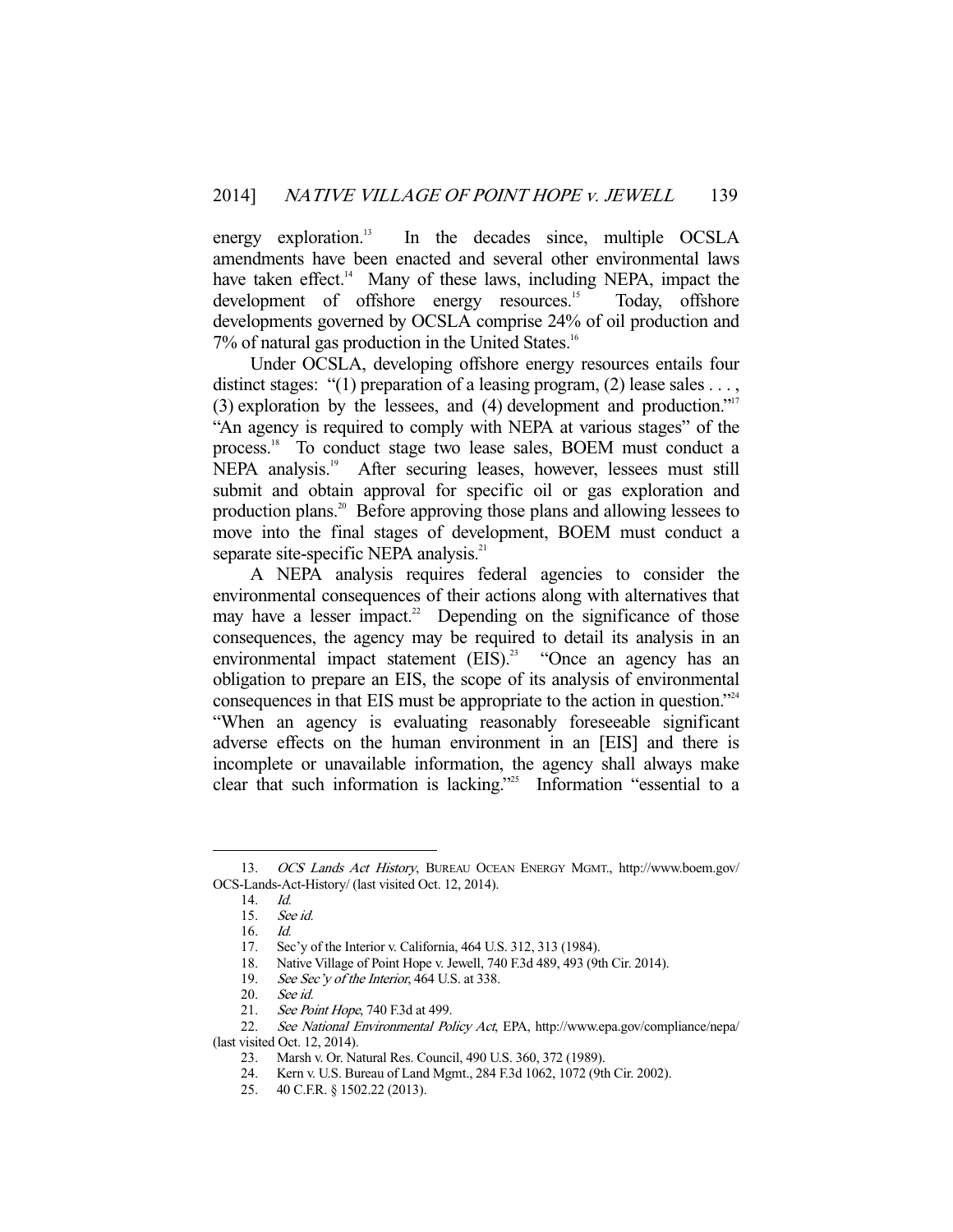reasoned choice among alternatives" cannot be excluded from the EIS unless the information is too difficult or costly for the agency to obtain.<sup>26</sup>

 To satisfy NEPA, different types of information must be analyzed at each of the different OCSLA stages.<sup>27</sup> When preparing for offshore oil and gas lease sales, NEPA does not require "a site-specific level of detail" in an agency's analysis. $\frac{1}{2}$  Some incomplete or missing information may be more appropriately obtained when the agency reviews a lessee's site-specific plan.<sup>29</sup> For instance, because lease sales occur prior to exploration, agency predictions of how much oil will be produced are uncertain at that stage.<sup>30</sup> As a result, other parts of an agency analysis based on production levels "can never be more than speculative."<sup>31</sup> A lack of reliable information at the lease sale stage does not threaten the environment, however, because the leases themselves do not authorize environmentally risky activities.<sup>32</sup> Adjustments can still be made later in the process as more reliable information becomes  $a$ vailable. $33$ 

### B. Judicial Review of an Agency's Environmental Analysis

 Pursuant to the Administrative Procedure Act (APA), courts review an agency's EIS according to the "arbitrary and capricious" standard.<sup>34</sup> The United States Supreme Court has described four indicators that an agency has failed to meet the standard:

[A]n agency rule would be arbitrary and capricious if the agency has relied on factors which Congress has not intended it to consider, entirely failed to consider an important aspect of the problem, offered an explanation for its decision that runs counter to the evidence before the agency, or is so implausible that it could not be ascribed to a difference in view or the product of agency expertise.<sup>35</sup>

 <sup>26.</sup> Id. § 1502.22(a)-(b).

 <sup>27.</sup> See Tribal Village of Akutan v. Hodel, 869 F.2d 1185, 1191-92 (9th Cir. 1988); see also Sierra Club v. Morton, 510 F.2d 813, 828 (5th Cir. 1975); Sec'y of the Interior v. California, 464 U.S. 312 (1984).

 <sup>28.</sup> Native Village of Point Hope v. Jewell, 740 F.3d 489, 493-94 (9th Cir. 2014) (citing N. Alaska Envtl. Ctr. v. Kempthorne, 457 F.3d 969, 975–77 (9th Cir. 2006)).

 <sup>29.</sup> See Akutan, 869 F.2d at 1192.

 <sup>30.</sup> See id.

 <sup>31.</sup> Id.

 <sup>32.</sup> See id.

 <sup>33.</sup> See id.

 <sup>34. 5</sup> U.S.C. § 706(2)(a) (2012); N. Alaska Envtl. Ctr. v. Kempthorne, 457 F.3d 969, 975 (9th Cir. 2006).

 <sup>35.</sup> Motor Vehicle Mfrs. Ass'n of U.S., Inc. v. State Farm Mut. Auto Ins. Co., 463 U.S. 29, 43 (1983).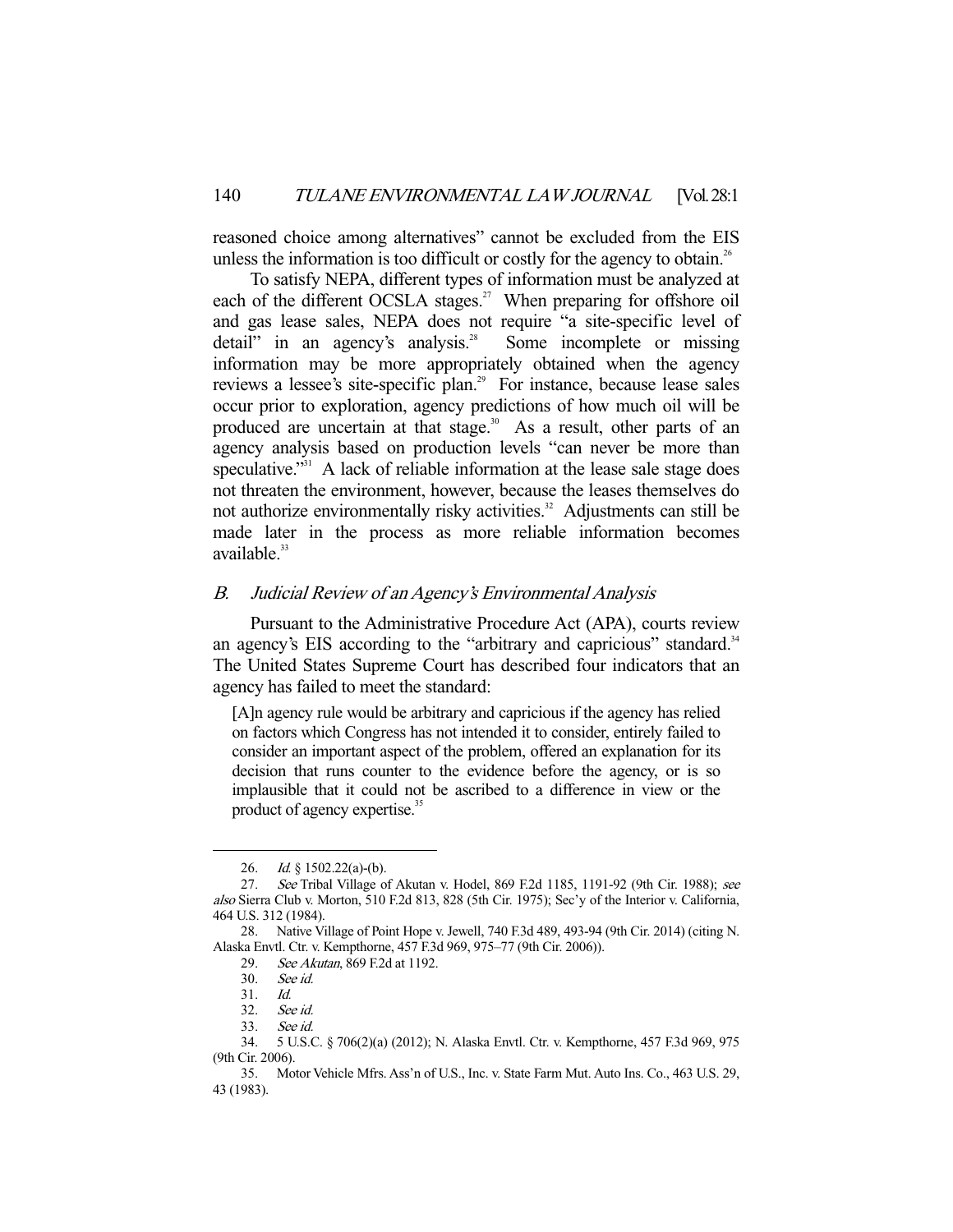To satisfy judicial review under NEPA, an agency's EIS must at least constitute a "hard look" at relevant environmental considerations.<sup>36</sup> The Ninth Circuit employs a "rule of reason to determine whether [an EIS] contains a 'reasonably thorough discussion of the significant aspects of probable environmental consequences."<sup>377</sup> In conducting such a review, courts must be especially deferential to predictions made by an agency "within its area of special expertise, at the frontiers of science."<sup>38</sup>

### III. THE COURT'S DECISION

 In the noted case, the Ninth Circuit held that BOEM did not exclude essential information from the FEIS and SEIS analyzing the Chukchi Sea leases, but did abuse its discretion by conducting the analysis based on an unrealistic prediction of economically recoverable oil.<sup>39</sup> The court acknowledged that by finding that BOEM relied on an inadequate estimate of oil production, its decision could affect other portions of the  $FEIS.<sup>40</sup>$ 

### A. Essential Information in the FEIS

 The court began its discussion by reviewing the regulatory requirements that govern an agency's treatment of incomplete or missing information in an EIS. $41$  The court pointed to its precedent outlining the separate stages of development under OCSLA and the varying levels of NEPA analysis required at those stages.<sup>42</sup> Information not essential at one stage may become essential at another.<sup>43</sup> The court distinguished between EISs at the "programmatic" and "implementation" levels.<sup>44</sup>

 At the programmatic level, site-specific development plans have not been formed, and an EIS must only outline amendable plans intended to guide decision making.<sup>45</sup> At the implementation level, site-specific plans are submitted, and NEPA requires a site-specific analysis.<sup>46</sup> The court

 <sup>36.</sup> Marsh v. Or. Natural Res. Council, 490 U.S. 360, 373-74 (1989).

 <sup>37.</sup> Edwardsen v. U.S. Dep't of the Interior, 268 F.3d 781, 784-85 (9th Cir. 2001) (quoting Neighbors of Cuddy Mountain v. U.S. Forest Serv. 137 F.3d 1372, 1376 (9th Cir. 1998)).

 <sup>38.</sup> Balt. Gas & Elec. Co. v. Natural Res. Def. Council, Inc., 462 U.S. 87, 103 (1983).

 <sup>39.</sup> Native Village of Point Hope v. Jewell, 740 F.3d. 489, 495-96 (9th Cir. 2014).

 <sup>40.</sup> Id. at 499.

<sup>41.</sup> *Id.* at 496 (quoting 40 C.F.R. § 1502.22).<br>42. *Id.* at 497.

*Id.* at 497.

 <sup>43.</sup> Id. at 499.

 <sup>44.</sup> Id. at 497 (quoting Friends of Yosemite Valley v. Norton, 348 F.3d 789, 800 (9th Cir.

<sup>2003)).</sup> 

 <sup>45.</sup> Id.

 <sup>46.</sup> See id. at 497, 499.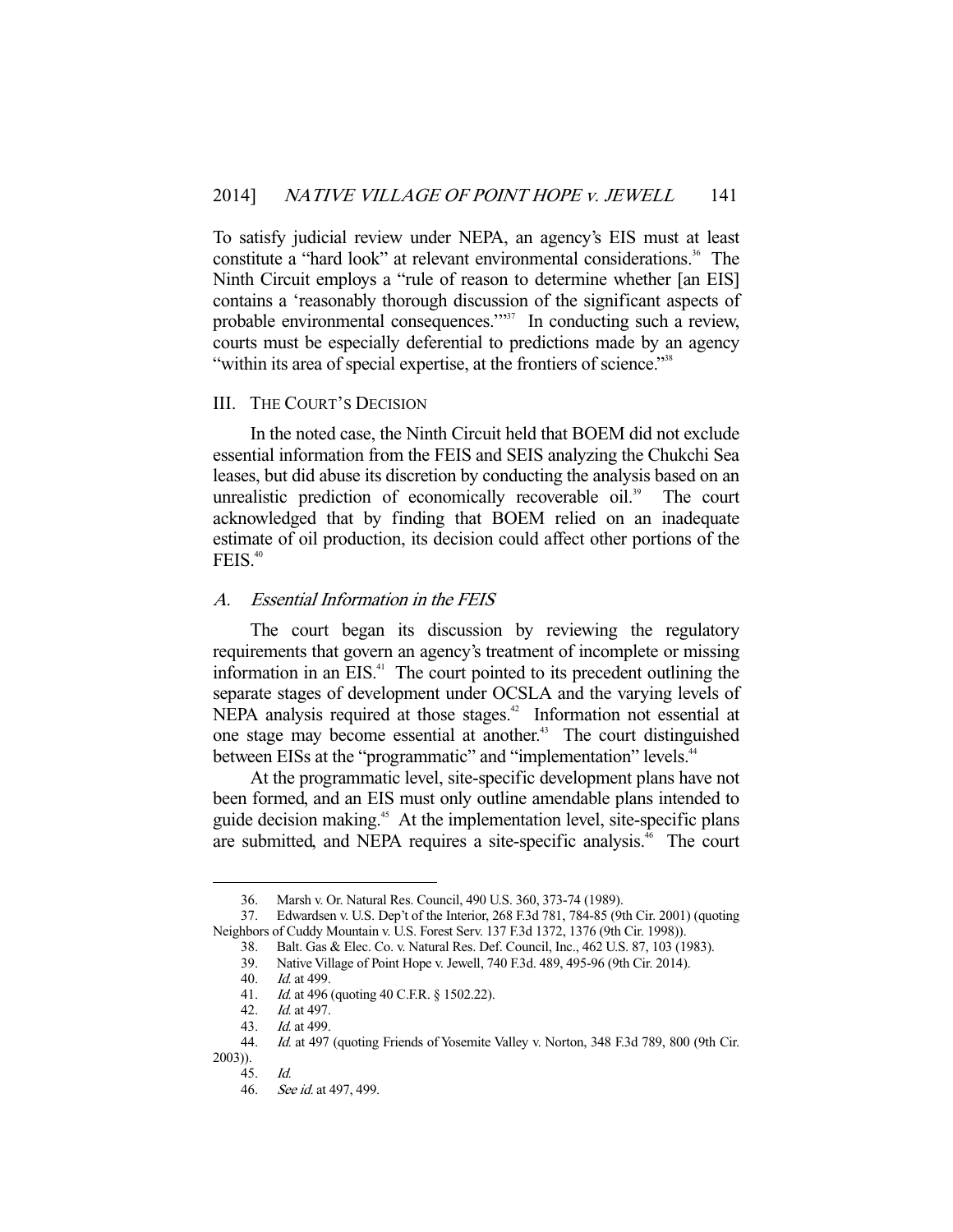considered OCSLA lease sales programmatic.<sup>47</sup> The court affirmed that at each stage it would "defer to the agency's judgment about the appropriate level of analysis so long as the EIS provides as much environmental analysis as is reasonably possible under the circumstances."48 Accordingly, the court concluded that additional environmental analysis of the Chukchi Sea's development should be conducted after the lease sale stage, when missing or incomplete information becomes known to the agency or essential to the agency's decision making.49

 Responding to the plaintiffs' argument that missing information specifically concerning animals was essential and therefore improperly excluded from the challenged EIS, the court pointed to additional statutory protections provided for animals at later stages of the development process.<sup>50</sup> Although BOEM consulted with the National Marine Fisheries Service and the United States Fish and Wildlife Service (FWS) while preparing the lease sale FEIS, the court noted that subsequent consultation with those agencies may be required when BOEM evaluates site-specific plans.<sup>51</sup> Through those consultations, the agency must insure its proposed actions are not detrimental to the survival of endangered or threatened species.<sup>52</sup>

## B. Oil Production Estimate

 The court next considered the plaintiffs' argument that BOEM based the FEIS on an arbitrary estimate of the amount of economically recoverable oil that would be produced from the lease area.<sup>53</sup> The record showed that BOEM employees decided to base their environmental analysis on estimates of production in only one of the oil fields being leased, due to concerns about the additional time required to estimate production for the entire area.<sup>54</sup> The agency then settled on an estimate of one billion barrels because it was the lowest amount of oil that would be economical to recover.<sup>55</sup> Draft estimates circulated among BOEM employees and distributed to other agencies, however, pegged the mean

 <sup>47.</sup> Id. at 497.

<sup>48.</sup> *Id.* at 498.<br>49. *Id.* at 498-

Id. at 498-99.

 <sup>50.</sup> Id. at 498.

 <sup>51.</sup> Id.

 <sup>52.</sup> See id.

 <sup>53.</sup> See id. at 499.

 <sup>54.</sup> Id.

 <sup>55.</sup> Id. at 500-01.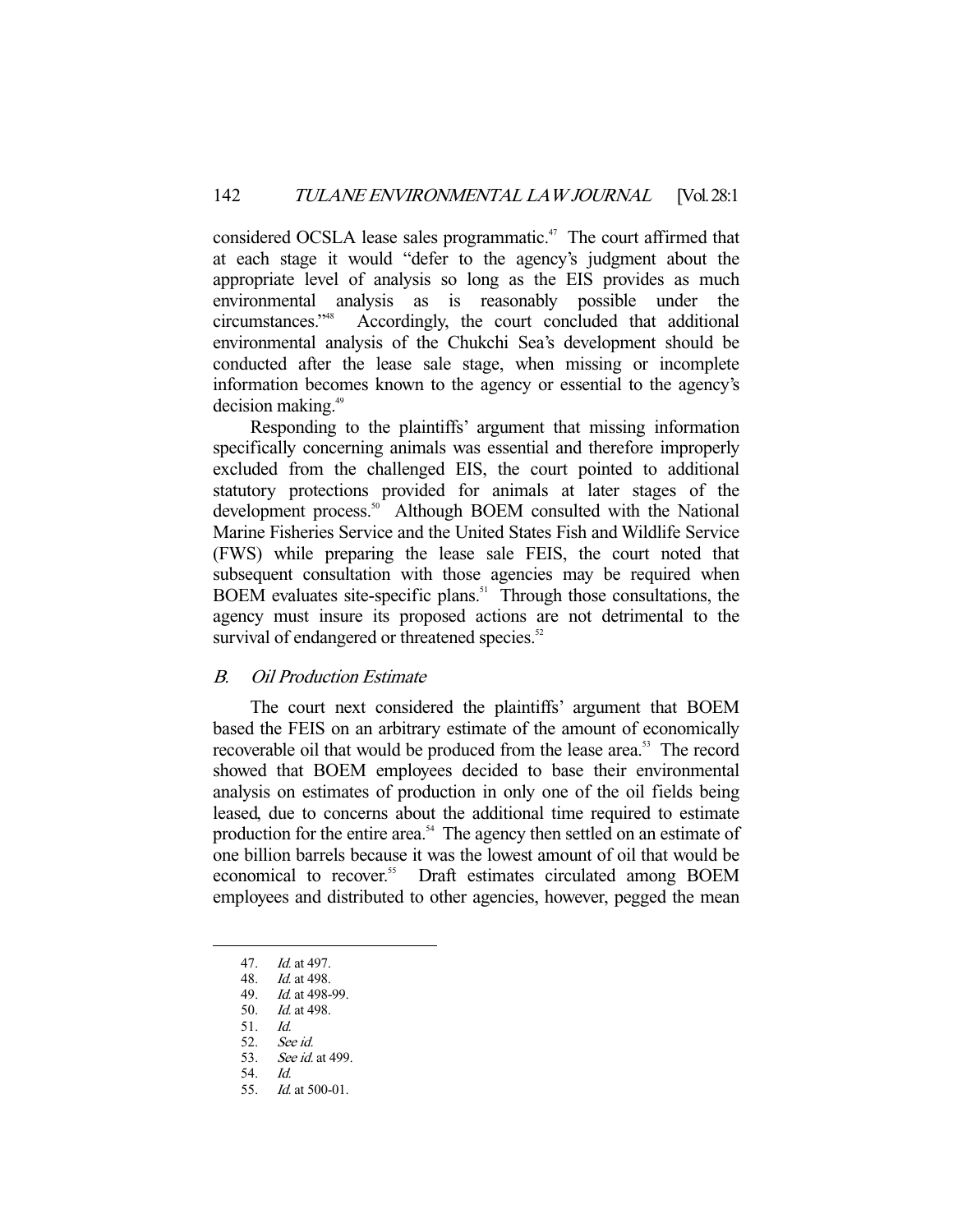amount of economically recoverable oil in the entire Chukchi Sea lease area at twelve billion barrels, with the potential to be far greater.<sup>56</sup>

 The court agreed with the plaintiffs' argument and articulated three reasons underlying its decision.<sup>57</sup> First, the court criticized BOEM's "choice of the lowest possible amount of oil that was economical to produce as the basis for its analysis."58 BOEM explained that it relied on that estimate because the risks and challenges associated with exploration in the lease area make any actual oil development improbable.<sup>59</sup> Therefore, the agency contended that it was "generous" to rely on an estimate of the lowest amount of oil that would be economically feasible to recover in the unlikely scenario that oil was recovered.<sup>60</sup>

 In response, the court distinguished "the likelihood of oil and gas production [from] the likelihood of environmental effects if such production occurs."61 According to the court, for the purposes of the agency's environmental analysis, the relevant consideration was not the probability that oil would be produced from the lease sale, but the amount of oil that would be produced if that probability were realized.<sup>62</sup> The court noted information exchanged between BOEM employees, making clear that if oil production occurred, the amount produced would likely be much greater than one billion barrels.<sup>63</sup> The court concluded that having determined production was at least "reasonably foreseeable," BOEM was bound to analyze the environmental consequences that could result from such production.<sup>64</sup>

 Second, the court found that BOEM ignored the influence of changing oil prices in developing its estimate.<sup>65</sup> At higher prices, more oil becomes "economically recoverable."66

 Third, the court found BOEM's explanation for basing its estimate on the production expected from only one oil field insufficient.<sup>67</sup> Although the FEIS cautioned that challenges inherit to the Chukchi Sea would prevent some oil production that would otherwise be economical, the FEIS did not support the contention that the development of one field

 <sup>56.</sup> Id.

<sup>57.</sup> *Id.* at 502. 58. Id.

 <sup>59.</sup> Id.

 <sup>60.</sup> Id.

 <sup>61.</sup> Id. at 503.

 <sup>62.</sup> See id.

 <sup>63.</sup> Id. at 502.

<sup>64.</sup> *Id.* at 503 (quoting 40 C.F.R. § 1508.7).

 <sup>65.</sup> Id.

 <sup>66.</sup> See id.

 <sup>67.</sup> Id.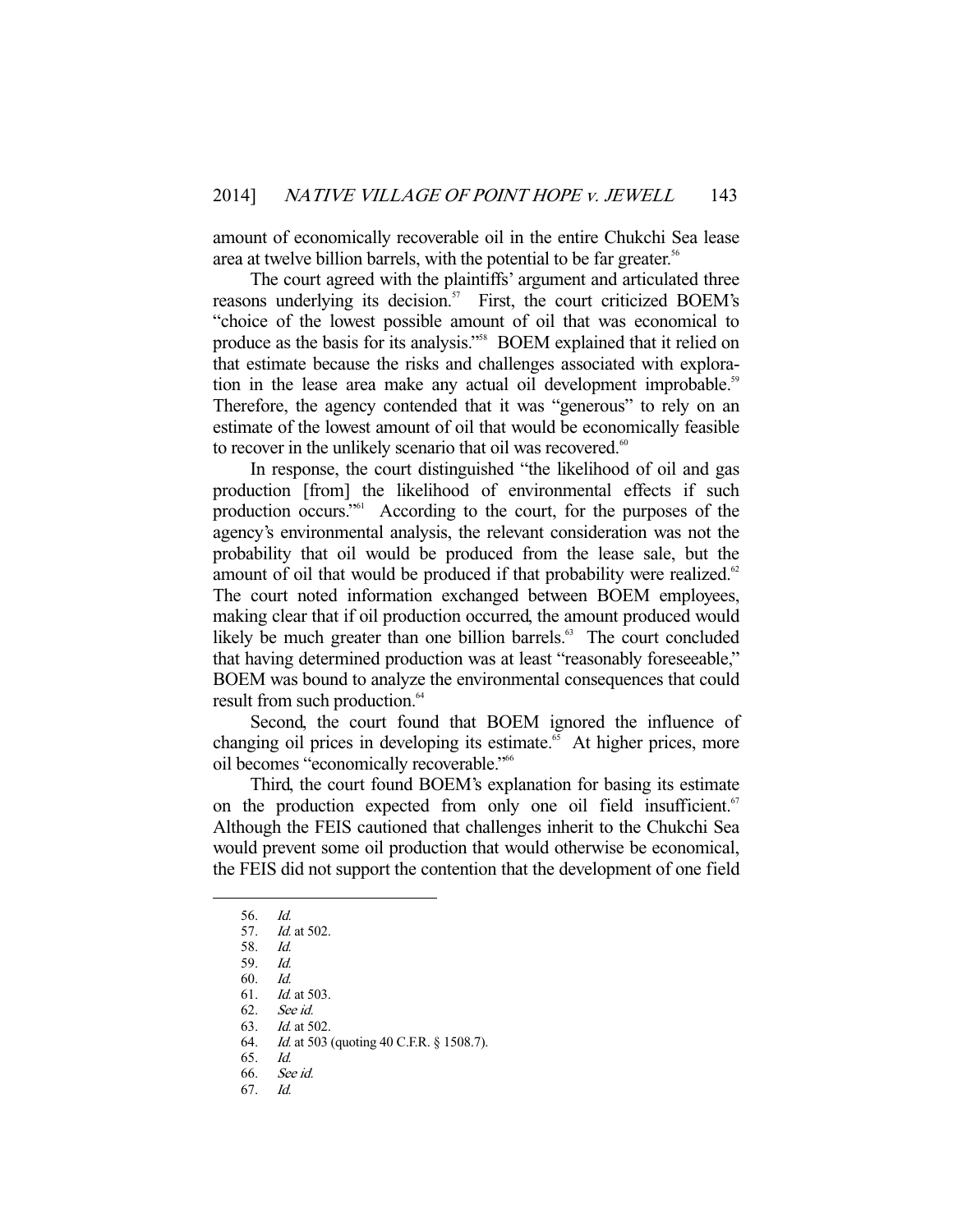would not be followed by development in other fields.<sup>68</sup> The court noted that the FEIS expressly predicted that one successful development in the lease area would likely spur more development.<sup>69</sup>

 In conclusion, the court expressed an inability to determine "why BOEM chose to analyze the lowest amount of oil that could be produced in the Chukchi Sea from the smallest number of oil fields that could be developed."70 It dismissed the agency's argument that the site-specific EISs required at subsequent stages would provide a sufficient opportunity to address problems arising from the estimate.<sup>71</sup> The court determined that the "appropriate time to estimate the total oil production from the lease sale is the time of the lease sale itself."72 The court reasoned that the lease-sale stage provides the only opportunity for the agency to estimate the total production of the entire area and analyze the relating environmental consequences.<sup>73</sup>

### C. Judge Rawlinson's Dissent

 Judge Rawlinson agreed with the majority's conclusion that the FEIS and SEIS did not exclude essential information and that additional environmental analysis was not required at the lease sale stage.<sup>74</sup> However, he disagreed with the majority's conclusion that BOEM's onebillion-barrel estimate was arbitrary.<sup>75</sup>

 Judge Rawlinson reiterated the limited nature of the court's review under the arbitrary and capricious standard.<sup>76</sup> He emphasized that the standard is "most deferential" when the court reviews the type of prediction BOEM used in preparing the challenged  $EIS$ .<sup>77</sup> After reviewing the potential grounds on which a court may find an agency acted arbitrarily, he concluded the majority's holding rested on the notion that the evidence available to BOEM contradicted the estimate the agency developed.<sup>78</sup> To refute that contention, he relied on the court's decision in Tribal Village of Akutan v. Hodel acknowledging the difficulty involved with making oil production estimates and dismissing

 <sup>68.</sup> Id.

 <sup>69.</sup> Id.

 <sup>70.</sup> Id. at 503-04.

 <sup>71.</sup> Id. at 504.

 <sup>72.</sup> Id.

 <sup>73.</sup> Id.

<sup>74.</sup> Id. at 505 (Rawlinson, J., concurring in part and dissenting in part).

 <sup>75.</sup> Id.

 <sup>76.</sup> Id. (citing Lands Council v. McNair, 537 F.3d 981, 987 (9th Cir. 2008)).

<sup>77.</sup> Id. (citing Lands Council, 537 F.3d at 993).

<sup>78.</sup> See id. at 506.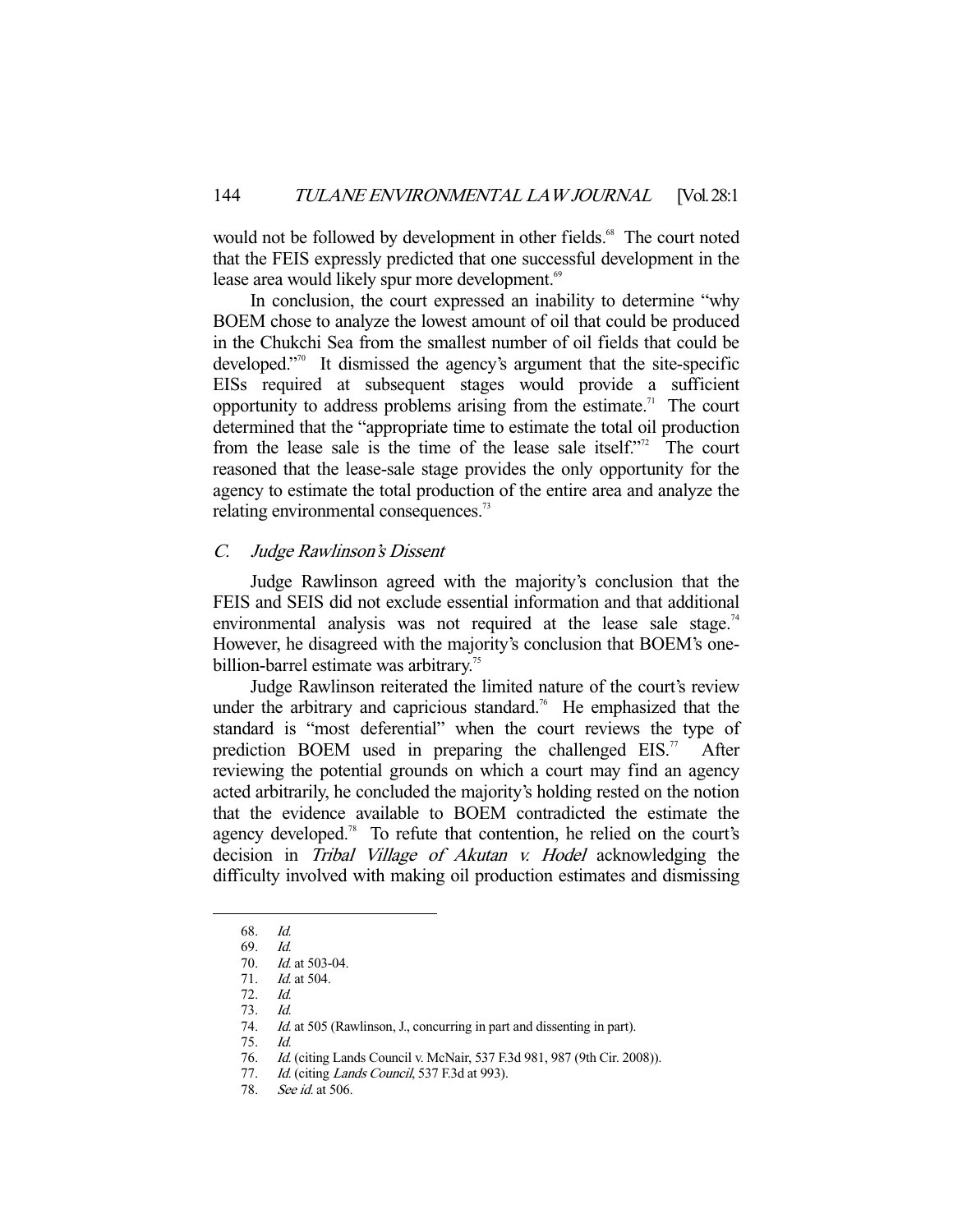concerns about incomplete or missing information at the lease sale stage.<sup>79</sup>

While acknowledging that "[i]t is beyond dispute" that more than one billion barrels of oil rests under the Chukchi Sea, Judge Rawlinson maintained that the appropriate question was whether BOEM's estimate "was the product of agency expertise."<sup>80</sup> He reasoned that the lack of success previous explorations of the Chukchi Sea encountered when searching for economically viable oil developments supported BOEM's approach to developing its estimate.<sup>81</sup> He also noted that the agency's prediction fell within the range of previous estimates of oil production in the Chukchi Sea.<sup>82</sup> Despite scientific disagreement over BOEM's estimate, Judge Rawlinson concluded that the agency explained the estimate and the court was "uniquely unqualified to second-guess that selection."<sup>83</sup>

### IV. ANALYSIS

 The history of failed exploration in the Chukchi Sea demonstrates the inherent difficulty of developing energy resources in challenging environments. Nevertheless, OCSLA makes Congress's intent that such resources be developed unambiguously clear. Accordingly, courts have granted agencies that attempt to facilitate OCSLA development wide deference in conducting the type of NEPA analysis BOEM prepared in relation to the Chukchi Sea lease sale.<sup>84</sup> Similarly, the court in *Point* Hope deferred to BOEM's judgment that the challenged FEIS and SEIS did not exclude essential information.<sup>85</sup> Such deference respects the agency's unique expertise and acknowledges the careful interplay between OCSLA's development stages and the corresponding environmental analyses required by NEPA. Under that framework, the development of offshore energy resources progresses incrementally, providing multiple opportunities for environmental impact assessments. As development moves forward and more information becomes available, BOEM can perform increasingly sophisticated analyses and respond accordingly.

 <sup>79.</sup> Id. (citing Tribal Village of Akutan v. Hodel, 869 F.2d 1185, 1192 (9th Cir. 1989)).

 <sup>80.</sup> Id.

<sup>81.</sup> *Id.*<br>82. *Id.* 

Id. at 506-07.

<sup>83.</sup> *Id.* at 507.

<sup>84.</sup> See Sec'y of the Interior v. California, 464 U.S. 312 (1984); see also Akutan, 869 F.2d 1185; Village of False Pass v. Clark, 733 F.2d 605 (9th Cir. 1984).

<sup>85.</sup> Point Hope, 740 F.3d at 498 (citing Friends of Yosemite Valley v. Norton, 348 F.3d 789, 800 (9th Cir. 2003)).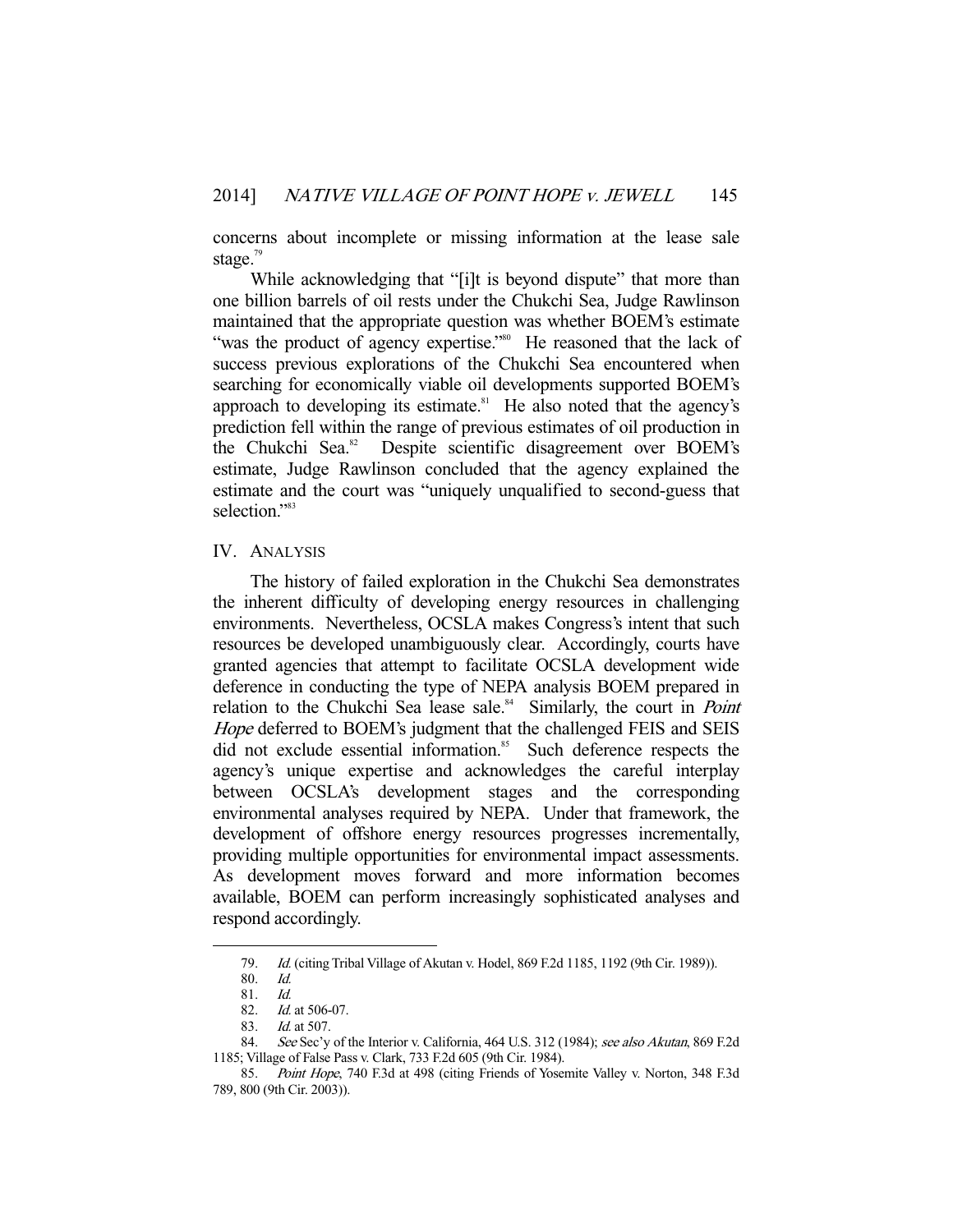In holding that BOEM's estimate of one billion barrels of oil was arbitrary and capricious; however, the court preempted this sequential process from unfolding in the Chukchi Sea. In Akutan, the court refused to conduct such an intricate evaluation of alleged methodological deficiencies in an oil spill risk analysis, insisting only that the methodology used should be reasonable.<sup>86</sup> The Akutan court observed, "Prior to exploration, it is difficult to make so much as an educated guess as to the volume of oil likely to be produced or the probable location of oil wells."87 As a result, analysis based on that information "can never be more than speculative."<sup>88</sup>

The court attempts to distinguish *Point Hope* from *Akutan* on the basis that BOEM used its estimate here to inform a much broader environmental assessment, whereas the estimate in Akutan was only used in analyzing oil spill risk.<sup>89</sup> The difficulty of devising an accurate estimate of oil production at the lease-sale stage, however, is surely not diminished simply because a broader analysis relies on the estimate. While those additional considerations obviously make an informed prediction of oil production more desirable, they do not make such a prediction more attainable. The court's decision indicates somewhat inexplicably that the scope of deference given an agency in making such a difficult estimate should at least in part depend on the extent of the analysis relying on the estimate.

The court further departs from *Akutan* in emphasizing that the lease-sale stage provides the agency with the best opportunity to estimate total oil production.<sup>90</sup> The *Akutan* court observed that incomplete information at the lease-sale stage posed a minimal environmental risk because exploration and production only occur at later stages, when more accurate estimates are available and additional analysis is required.<sup>91</sup> However, the majority opinion asserted, "A later project or site-specific environmental analysis is an inadequate substitute for an estimate of total production from the lease sale as a whole."<sup>92</sup> The majority goes on to observe that if BOEM had not relied on its estimate of one billion barrels of production, the FWS may have found a protected species was jeopardized by the lease sale.<sup>93</sup> The majority's concern for such a

 <sup>86.</sup> Akutan, 869 F.2d at 1191-92.

 <sup>87.</sup> Id. at 1192.

 <sup>88.</sup> Id.

<sup>89.</sup> Point Hope, 740 F.3d at 504 (citing Akutan, 869 F.2d at 1192).

 <sup>90.</sup> Id.

<sup>91.</sup> Akutan, 869 F.2d at 1192.<br>92. Point Hope, 740 F.3d at 5

Point Hope, 740 F.3d at 504.

 <sup>93.</sup> Id.